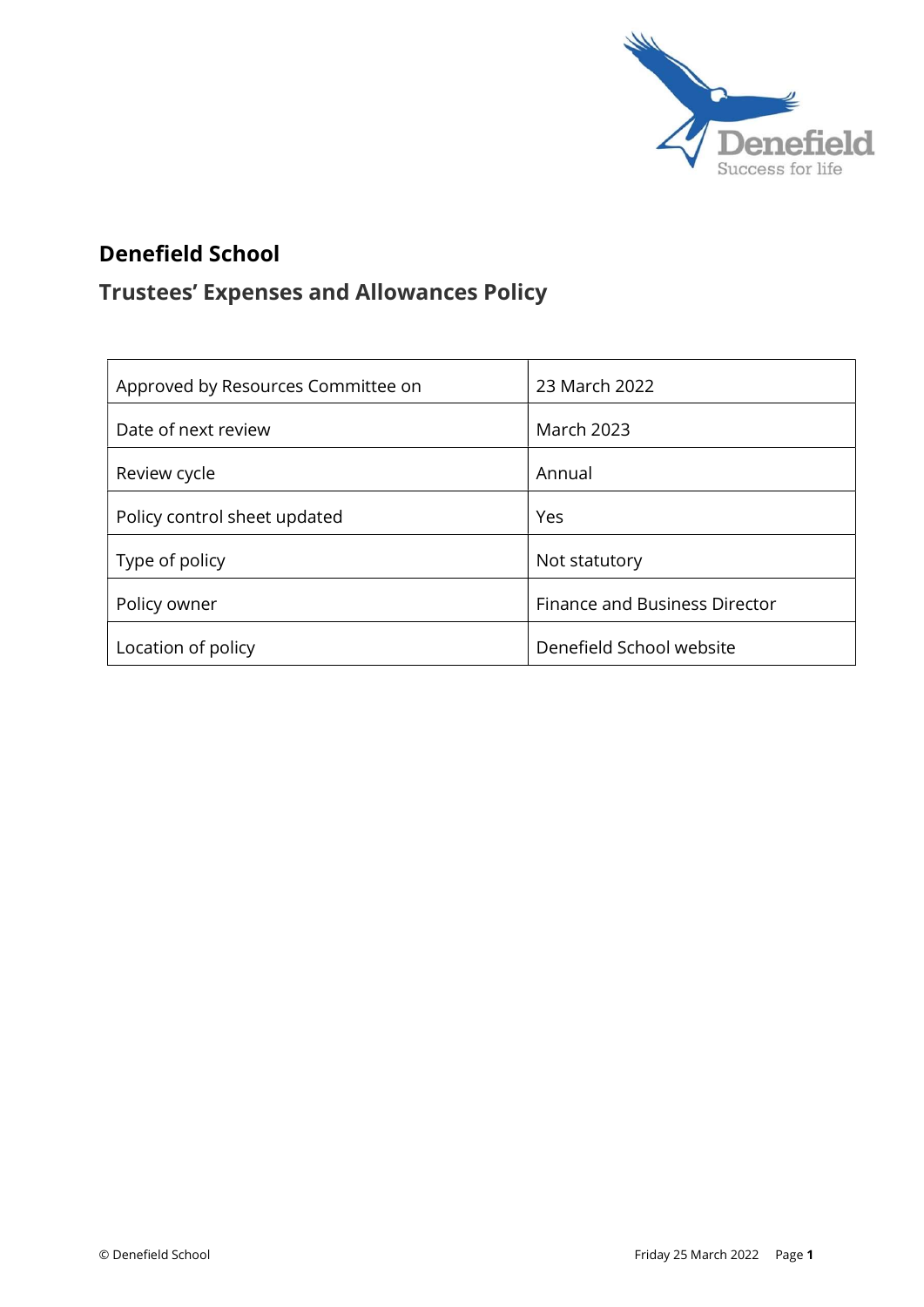

## Trustees' Expenses and Allowances Policy

#### Purpose

The Trust Board plays a key role in the life of Denefield School and individual trustees should not be deterred from playing their full part because of incidental costs. This policy sets out the circumstances where trustees may claim for reimbursement of reasonable expenses which are necessarily incurred in the course of their duties.<sup>1</sup>

#### Allowances

Trustees may claim for:

- childcare or baby-sitting expenses paid to a registered childminder or baby-sitter (excluding payments to a current or former spouse or partner).
- additional costs of providing facilities or equipment to enable a trustee with special needs to take part in relevant activities.
- travel costs by public transport (actual costs), or by car (at the HMRC approved mileage rate (currently 45p per mile), the same rate used for school personnel).
- travel and subsistence costs associated with attending relevant meetings and events, except where these costs can be claimed from any other source and provided they are agreed in advance with the Head Teacher or Chair of Trustees.
- telephone calls, copying, stationery etc. (actual cost incurred) where the trustee is unable to use the facilities of the school in the performance of any trustee duty. Where possible trustees must keep a written record or obtain a receipt relating to the expenditure incurred.

Trustees may not claim for:

- attendance allowance
- reimbursement for loss of earnings
- expenses in connection with foreign travel (6.5 of Articles of Association).

#### Other Payments to trustees

Academy trustees are subject to the same duties and responsibilities as charity trustees and must comply with charity law. This means that they can only receive payment for carrying out academy trustee duties if this payment is specifically allowed by the academy's governing document, (in Denefield's case the Articles of Association), or has authorisation from the Charity Commission. Article 6.7 sets out the circumstances in which trustees may receive a benefit. In summary, trustees may only receive payment for services when they are acting other than as a trustee.

<sup>&</sup>lt;sup>1</sup> Duties would normally include attending meetings or training courses, or carrying out school visits.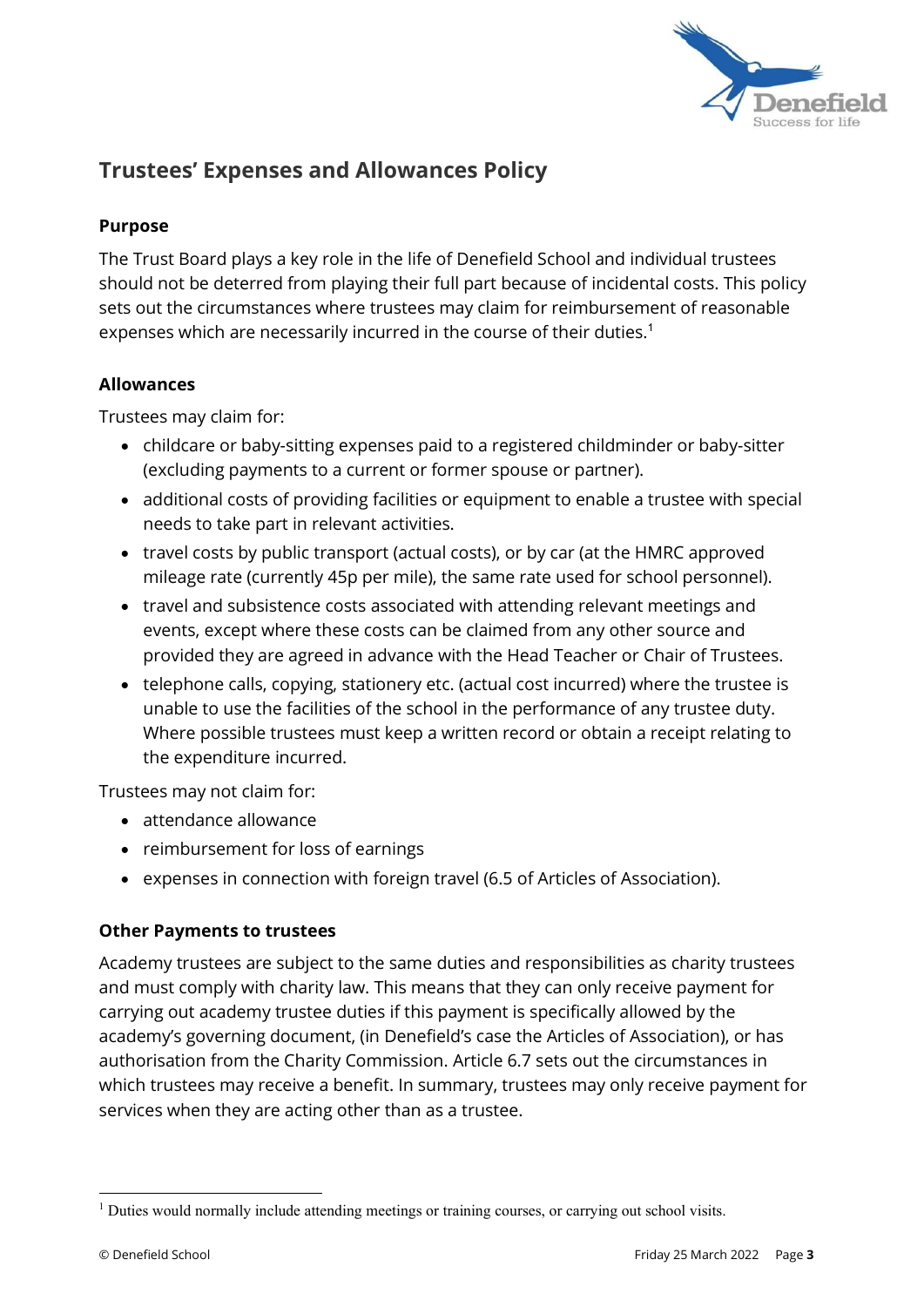Academy trusts must also comply with the restrictions on transactions with related parties in the Academy Trust Handbook, which apply to academy trustees, Members, and those connected with them.

#### Procedures

Expense claims should be made within one month of the date when the expenses were incurred using the claim form (attached to this policy), and should be supported by original receipts and records of journeys undertaken. Claims should be approved by the Chair of Trustees. Claims made by the Chair of Trustees should be approved by the Vice Chair of Trustees or Head Teacher.

#### Monitoring and evaluation

The Finance and Business Director will monitor the implementation of this policy to ensure all expense claims comply with the requirements listed above. Claims will be subject to independent audit under the school's statutory audit requirements.

#### Related information and policies

Guidance on trustee expenses and payments is set out in:

- Paragraph 75 of Section 4.7 of the Governance Handbook
- Section 5.36 and 5.37 of the **Academy Trust Handbook 2021**
- Charity Commission guidance for trustees: CC11 Trustee expenses and payments.

This policy should be read in conjunction with the school's 'Staff expenses policy'.